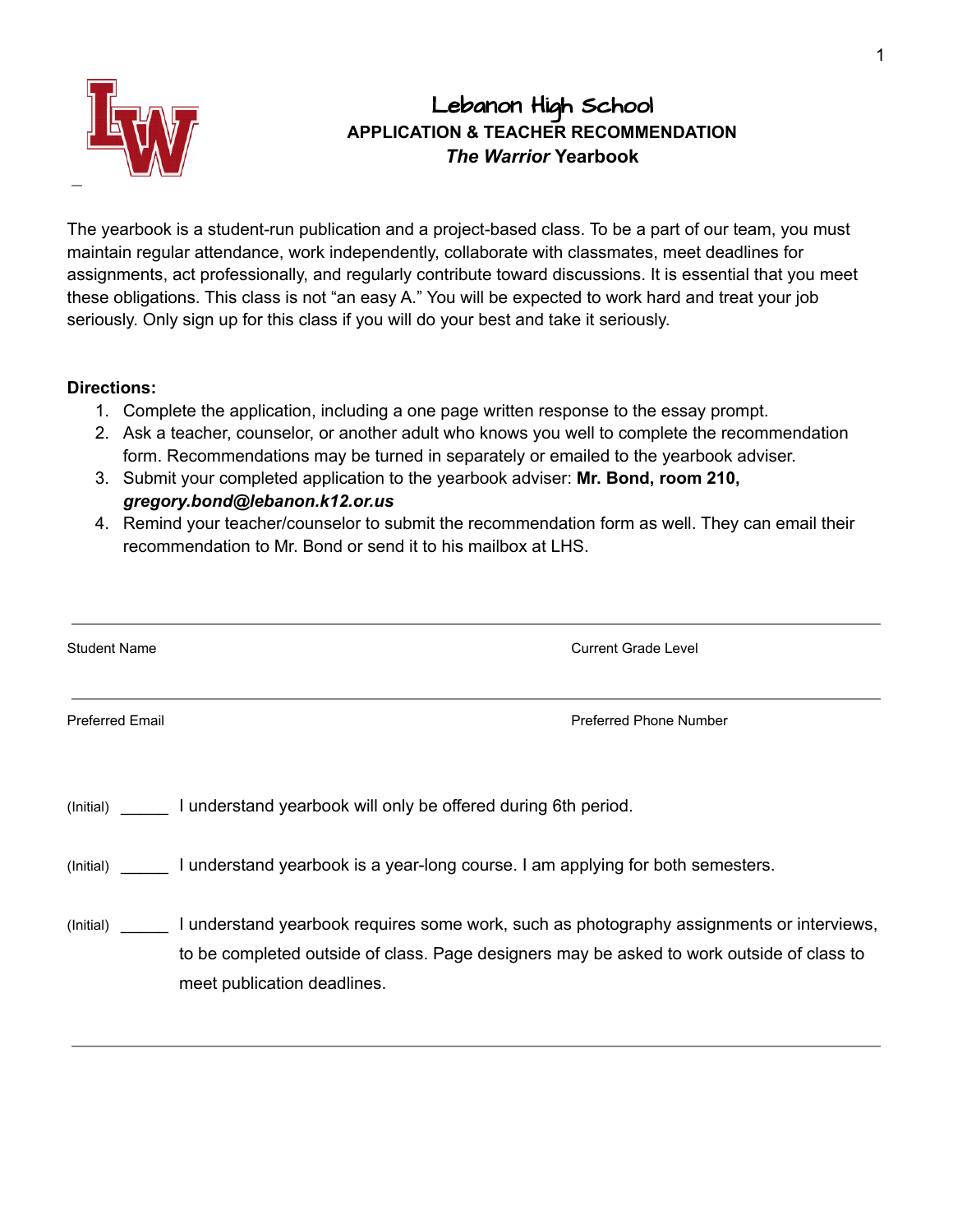# **STAFF POSITIONS AVAILABLE: Circle and number your 1st, 2nd, and 3rd preference.**

**#\_\_\_\_\_ Editor-In-Chief:** Supervises all other staff members and works closely with the yearbook advisor; must have previous yearbook experience and be available for an interview with Mr. Bond.

**#\_\_\_\_\_ Section Editor:** Supervises all reporters and photographers for a specific yearbook section; must be willing to take on a leadership role with extra responsibilities. Previous yearbook experience required.

| <b>Seniors</b> | Juniors | Sophomores          |
|----------------|---------|---------------------|
| Freshmen       | Sports  | <b>Student Life</b> |
| Academics      | Clubs   | Advertising         |

#### *(Circle Which Sections You are Interested In)*

**#\_\_\_\_\_ Page Designer** Responsible for designing the yearbook pages by working with supervising section editors; will collaborate with reporters and photographers to plan out what content is needed. **#\_\_\_\_\_ Photo Editor** Supervises all photographers and works with section editors to plan out what content is needed; must be willing to take on a leadership role with extra responsibilities. Previous yearbook experience required. **#\_\_\_\_\_ Photographer** Must be available to take photos at school events during and after school; transportation to after school events is required; photographers are also responsible for editing their work and uploading photos to the yearbook design program. **#\_\_\_\_\_ Reporter** Must be willing to write news articles and interview students on a variety of topics, including sports, student life, academics, and clubs; reporters will learn to write in AP style and follow structure of journalism writing.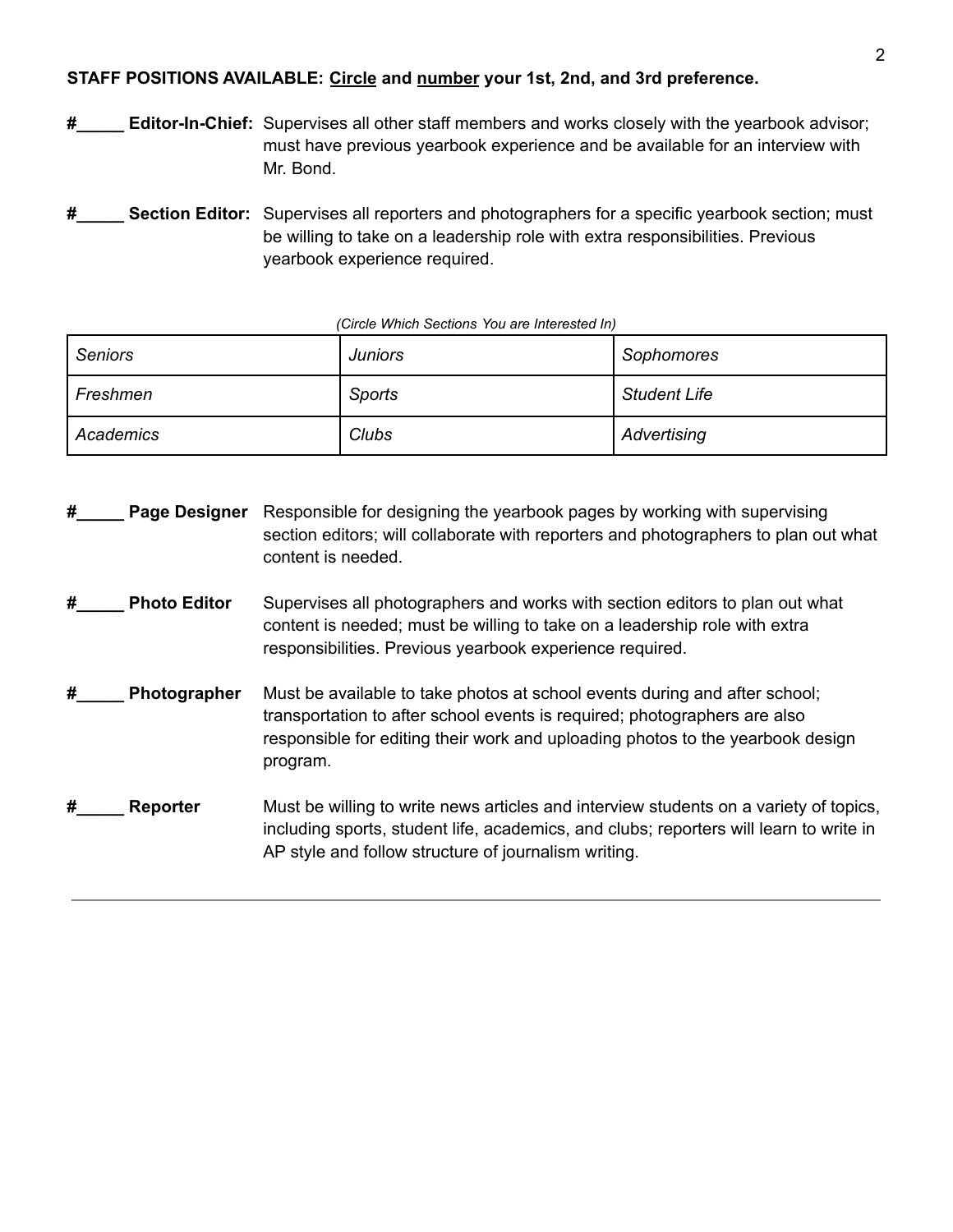# **REQUIRED: Written Response**

The space available for the yearbook class is limited to only 30 students. In the space below, please explain why you are the best fit for our staff and how you will make a difference in the publication of the yearbook. Do you have a specific vision for how you'd like to be involved with the yearbook and the type of projects you'd be interested in working on? Do you have any special skills that would be useful? Do you have any other connections to LHS sports, clubs, school activities?